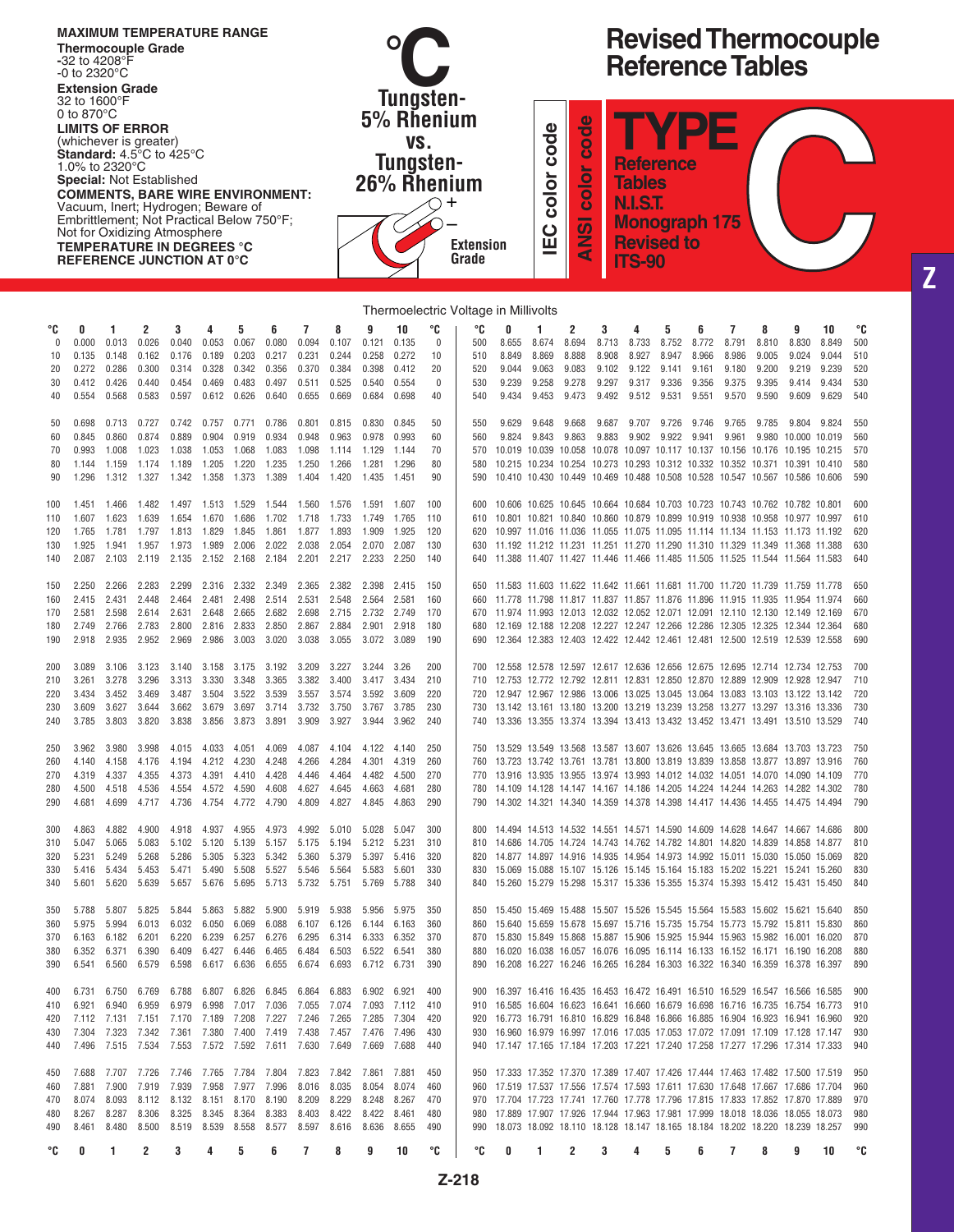

## Thermoelectric Voltage in Millivolts

| °C   | 0 | 1 | 2 | 3 | 4 | 5 | 6 | $\overline{7}$ | 8                                                                                      | 9 | 10 | ۰c | ۰c   | 0 | 1 | 2 | 3 | 4 | 5 | 6 | 7 | 8 | 9 | 10                                                                                     | °C |
|------|---|---|---|---|---|---|---|----------------|----------------------------------------------------------------------------------------|---|----|----|------|---|---|---|---|---|---|---|---|---|---|----------------------------------------------------------------------------------------|----|
| 1000 |   |   |   |   |   |   |   |                | 18.257 18.275 18.294 18.312 18.330 18.349 18.367 18.385 18.404 18.422 18.440 1000      |   |    |    |      |   |   |   |   |   |   |   |   |   |   | 1500 26.722 26.738 26.753 26.768 26.784 26.799 26.815 26.830 26.845 26.861 26.876 1500 |    |
|      |   |   |   |   |   |   |   |                |                                                                                        |   |    |    |      |   |   |   |   |   |   |   |   |   |   |                                                                                        |    |
| 1010 |   |   |   |   |   |   |   |                | 18.440 18.459 18.477 18.495 18.513 18.532 18.550 18.568 18.587 18.605 18.623 1010      |   |    |    |      |   |   |   |   |   |   |   |   |   |   | 1510 26.876 26.892 26.907 26.922 26.938 26.953 26.968 26.984 26.999 27.014 27.030 1510 |    |
| 1020 |   |   |   |   |   |   |   |                | 18.623 18.641 18.660 18.678 18.696 18.714 18.732 18.751 18.769 18.787 18.805 1020      |   |    |    |      |   |   |   |   |   |   |   |   |   |   | 1520 27.030 27.045 27.060 27.076 27.091 27.106 27.121 27.137 27.152 27.167 27.183 1520 |    |
|      |   |   |   |   |   |   |   |                |                                                                                        |   |    |    |      |   |   |   |   |   |   |   |   |   |   |                                                                                        |    |
| 1030 |   |   |   |   |   |   |   |                | 18.805 18.824 18.842 18.860 18.878 18.896 18.914 18.933 18.951 18.969 18.987 1030      |   |    |    |      |   |   |   |   |   |   |   |   |   |   | 1530 27.183 27.198 27.213 27.228 27.244 27.259 27.274 27.289 27.304 27.320 27.335 1530 |    |
|      |   |   |   |   |   |   |   |                | 18.987 19.005 19.023 19.041 19.060 19.078 19.096 19.114 19.132 19.150 19.168 1040      |   |    |    |      |   |   |   |   |   |   |   |   |   |   | 1540 27.335 27.350 27.365 27.380 27.396 27.411 27.426 27.441 27.456 27.471 27.486 1540 |    |
|      |   |   |   |   |   |   |   |                |                                                                                        |   |    |    |      |   |   |   |   |   |   |   |   |   |   |                                                                                        |    |
|      |   |   |   |   |   |   |   |                |                                                                                        |   |    |    |      |   |   |   |   |   |   |   |   |   |   |                                                                                        |    |
| 1050 |   |   |   |   |   |   |   |                | 19.168 19.186 19.204 19.223 19.241 19.259 19.277 19.295 19.313 19.331 19.349 1050      |   |    |    |      |   |   |   |   |   |   |   |   |   |   | 1550 27.486 27.502 27.517 27.532 27.547 27.562 27.577 27.592 27.607 27.622 27.637 1550 |    |
| 1060 |   |   |   |   |   |   |   |                | 19.349 19.367 19.385 19.403 19.421 19.439 19.457 19.475 19.493 19.511 19.529 1060      |   |    |    |      |   |   |   |   |   |   |   |   |   |   | 1560 27.637 27.653 27.668 27.683 27.698 27.713 27.728 27.743 27.758 27.773 27.788 1560 |    |
| 1070 |   |   |   |   |   |   |   |                | 19.529 19.547 19.565 19.583 19.601 19.619 19.637 19.655 19.673 19.691 19.709 1070      |   |    |    |      |   |   |   |   |   |   |   |   |   |   | 1570 27.788 27.803 27.818 27.833 27.848 27.863 27.878 27.893 27.908 27.923 27.938 1570 |    |
|      |   |   |   |   |   |   |   |                |                                                                                        |   |    |    |      |   |   |   |   |   |   |   |   |   |   |                                                                                        |    |
| 1080 |   |   |   |   |   |   |   |                | 19.709 19.727 19.744 19.762 19.780 19.798 19.816 19.834 19.852 19.870 19.888 1080      |   |    |    |      |   |   |   |   |   |   |   |   |   |   | 1580 27.938 27.953 27.968 27.983 27.997 28.012 28.027 28.042 28.057 28.072 28.087 1580 |    |
| 1090 |   |   |   |   |   |   |   |                | 19.888 19.905 19.923 19.941 19.959 19.977 19.995 20.013 20.030 20.048 20.066 1090      |   |    |    |      |   |   |   |   |   |   |   |   |   |   | 1590 28.087 28.102 28.117 28.132 28.146 28.161 28.176 28.191 28.206 28.221 28.236 1590 |    |
|      |   |   |   |   |   |   |   |                |                                                                                        |   |    |    |      |   |   |   |   |   |   |   |   |   |   |                                                                                        |    |
|      |   |   |   |   |   |   |   |                |                                                                                        |   |    |    |      |   |   |   |   |   |   |   |   |   |   |                                                                                        |    |
| 1100 |   |   |   |   |   |   |   |                | 20.066 20.084 20.102 20.120 20.137 20.155 20.173 20.191 20.208 20.226 20.066 1100      |   |    |    |      |   |   |   |   |   |   |   |   |   |   | 1600 28.236 28.250 28.265 28.280 28.295 28.310 28.324 28.339 28.354 28.369 28.384 1600 |    |
| 1110 |   |   |   |   |   |   |   |                | 20.244 20.262 20.279 20.297 20.315 20.333 20.350 20.368 20.386 20.404 20.421 1110      |   |    |    |      |   |   |   |   |   |   |   |   |   |   | 1610 28.384 28.398 28.413 28.428 28.443 28.457 28.472 28.487 28.502 28.516 28.531 1610 |    |
|      |   |   |   |   |   |   |   |                | 20.421 20.439 20.457 20.474 20.492 20.510 20.527 20.545 20.563 20.580 20.598 1120      |   |    |    |      |   |   |   |   |   |   |   |   |   |   | 1620 28.531 28.546 28.560 28.575 28.590 28.604 28.619 28.634 28.648 28.663 28.678 1620 |    |
|      |   |   |   |   |   |   |   |                |                                                                                        |   |    |    |      |   |   |   |   |   |   |   |   |   |   |                                                                                        |    |
|      |   |   |   |   |   |   |   |                | 20.598 20.616 20.633 20.651 20.669 20.686 20.704 20.721 20.739 20.757 20.774 1130      |   |    |    | 1630 |   |   |   |   |   |   |   |   |   |   | 28.678 28.692 28.707 28.722 28.736 28.751 28.765 28.780 28.795 28.809 28.824 1630      |    |
| 1140 |   |   |   |   |   |   |   |                | 20.774 20.792 20.809 20.827 20.845 20.862 20.880 20.897 20.915 20.932 20.950 1140      |   |    |    |      |   |   |   |   |   |   |   |   |   |   | 1640 28.824 28.838 28.853 28.868 28.882 28.897 28.911 28.926 28.940 28.955 28.969 1640 |    |
|      |   |   |   |   |   |   |   |                |                                                                                        |   |    |    |      |   |   |   |   |   |   |   |   |   |   |                                                                                        |    |
|      |   |   |   |   |   |   |   |                |                                                                                        |   |    |    |      |   |   |   |   |   |   |   |   |   |   |                                                                                        |    |
| 1150 |   |   |   |   |   |   |   |                | 20.950 20.967 20.985 21.002 21.020 21.037 21.055 21.072 21.090 21.107 21.125 1150      |   |    |    |      |   |   |   |   |   |   |   |   |   |   | 1650 28.969 28.984 28.998 29.013 29.027 29.042 29.056 29.071 29.085 29.100 29.114 1650 |    |
| 1160 |   |   |   |   |   |   |   |                | 21.125 21.142 21.160 21.177 21.195 21.212 21.230 21.247 21.265 21.282 21.299 1160      |   |    |    |      |   |   |   |   |   |   |   |   |   |   | 1660 29.114 29.129 29.143 29.158 29.172 29.187 29.201 29.215 29.230 29.244 29.259 1660 |    |
|      |   |   |   |   |   |   |   |                | 1170 21.299 21.317 21.334 21.352 21.369 21.386 21.404 21.421 21.439 21.456 21.473 1170 |   |    |    |      |   |   |   |   |   |   |   |   |   |   | 1670 29.259 29.273 29.287 29.302 29.316 29.331 29.345 29.359 29.374 29.388 29.402 1670 |    |
|      |   |   |   |   |   |   |   |                |                                                                                        |   |    |    |      |   |   |   |   |   |   |   |   |   |   |                                                                                        |    |
|      |   |   |   |   |   |   |   |                | 21.473 21.491 21.508 21.525 21.543 21.560 21.577 21.595 21.612 21.629 21.647 1180      |   |    |    |      |   |   |   |   |   |   |   |   |   |   | 1680 29.402 29.417 29.431 29.445 29.460 29.474 29.488 29.503 29.517 29.531 29.546 1680 |    |
|      |   |   |   |   |   |   |   |                | 1190 21.647 21.664 21.681 21.698 21.716 21.733 21.750 21.768 21.785 21.802 21.819 1190 |   |    |    |      |   |   |   |   |   |   |   |   |   |   | 1690 29.546 29.560 29.574 29.588 29.603 29.617 29.631 29.645 29.660 29.674 29.688 1690 |    |
|      |   |   |   |   |   |   |   |                |                                                                                        |   |    |    |      |   |   |   |   |   |   |   |   |   |   |                                                                                        |    |
|      |   |   |   |   |   |   |   |                |                                                                                        |   |    |    |      |   |   |   |   |   |   |   |   |   |   |                                                                                        |    |
|      |   |   |   |   |   |   |   |                | 21.819 21.837 21.854 21.871 21.888 21.905 21.923 21.940 21.957 21.974 21.991 1200      |   |    |    |      |   |   |   |   |   |   |   |   |   |   | 1700 29.688 29.702 29.716 29.731 29.745 29.759 29.773 29.787 29.802 29.816 29.830 1700 |    |
| 1210 |   |   |   |   |   |   |   |                | 21.991 22.009 22.026 22.043 22.060 22.077 22.094 22.112 22.129 22.146 22.163 1210      |   |    |    |      |   |   |   |   |   |   |   |   |   |   | 1710 29.830 29.844 29.858 29.872 29.886 29.901 29.915 29.929 29.943 29.957 29.971 1710 |    |
| 1220 |   |   |   |   |   |   |   |                | 22.163 22.180 22.197 22.214 22.231 22.249 22.266 22.283 22.300 22.317 22.334 1220      |   |    |    |      |   |   |   |   |   |   |   |   |   |   | 1720 29.971 29.985 29.999 30.013 30.027 30.041 30.056 30.070 30.084 30.098 30.112 1720 |    |
|      |   |   |   |   |   |   |   |                | 22.334 22.35 22.368 22.385 22.402 22.419 22.436 22.453 22.470 22.487 22.504 1230       |   |    |    |      |   |   |   |   |   |   |   |   |   |   | 1730 30.112 30.126 30.140 30.154 30.168 30.182 30.196 30.210 30.224 30.238 30.252 1730 |    |
|      |   |   |   |   |   |   |   |                |                                                                                        |   |    |    |      |   |   |   |   |   |   |   |   |   |   |                                                                                        |    |
| 1240 |   |   |   |   |   |   |   |                | 22.504 22.521 22.538 22.555 22.572 22.589 22.606 22.623 22.640 22.657 22.674 1240      |   |    |    |      |   |   |   |   |   |   |   |   |   |   | 1740 30.252 30.266 30.280 30.294 30.308 30.321 30.335 30.349 30.363 30.377 30.391 1740 |    |
|      |   |   |   |   |   |   |   |                |                                                                                        |   |    |    |      |   |   |   |   |   |   |   |   |   |   |                                                                                        |    |
| 1250 |   |   |   |   |   |   |   |                | 22.674 22.691 22.708 22.725 22.742 22.759 22.776 22.792 22.809 22.826 22.843 1250      |   |    |    |      |   |   |   |   |   |   |   |   |   |   | 1750 30.391 30.405 30.419 30.433 30.447 30.460 30.474 30.488 30.502 30.516 30.530 1750 |    |
|      |   |   |   |   |   |   |   |                |                                                                                        |   |    |    |      |   |   |   |   |   |   |   |   |   |   |                                                                                        |    |
| 1260 |   |   |   |   |   |   |   |                | 22.843 22.860 22.877 22.894 22.911 22.928 22.944 22.961 22.978 22.995 23.012 1260      |   |    |    |      |   |   |   |   |   |   |   |   |   |   | 1760 30.530 30.544 30.557 30.571 30.585 30.599 30.613 30.627 20.640 30.654 30.668 1760 |    |
| 1270 |   |   |   |   |   |   |   |                | 23.012 23.029 23.045 23.062 23.079 23.096 23.113 23.129 23.146 23.163 23.180 1270      |   |    |    |      |   |   |   |   |   |   |   |   |   |   | 1770 30.668 30.682 30.695 30.709 30.723 30.737 30.750 30.764 30.778 30.792 30.805 1770 |    |
| 1280 |   |   |   |   |   |   |   |                | 23.180 23.196 23.213 23.230 23.247 23.263 23.280 23.297 23.314 23.330 23.347 1280      |   |    |    |      |   |   |   |   |   |   |   |   |   |   | 1780 30.805 30.819 30.833 30.846 30.860 30.874 30.887 30.901 30.915 20.928 30.942 1780 |    |
|      |   |   |   |   |   |   |   |                |                                                                                        |   |    |    |      |   |   |   |   |   |   |   |   |   |   |                                                                                        |    |
| 1290 |   |   |   |   |   |   |   |                | 23.347 23.364 23.380 23.397 23.414 23.431 23.447 23.464 23.481 23.497 23.514 1290      |   |    |    |      |   |   |   |   |   |   |   |   |   |   | 1790 30.942 30.956 30.969 30.983 30.997 31.010 31.024 31.038 31.051 31.065 31.078 1790 |    |
|      |   |   |   |   |   |   |   |                |                                                                                        |   |    |    |      |   |   |   |   |   |   |   |   |   |   |                                                                                        |    |
| 1300 |   |   |   |   |   |   |   |                | 23.514 23.530 23.547 23.564 23.580 23.597 23.614 23.630 23.647 23.663 23.680 1300      |   |    |    |      |   |   |   |   |   |   |   |   |   |   | 1800 31.078 31.092 31.105 31.119 31.133 31.146 31.160 31.173 31.187 31.200 31.214 1800 |    |
|      |   |   |   |   |   |   |   |                |                                                                                        |   |    |    |      |   |   |   |   |   |   |   |   |   |   |                                                                                        |    |
|      |   |   |   |   |   |   |   |                | 23.680 23.697 23.713 23.730 23.746 23.763 23.779 23.796 23.812 23.829 23.846 1310      |   |    |    |      |   |   |   |   |   |   |   |   |   |   | 1810 31.214 31.227 31.241 31.254 31.268 31.281 31.295 31.308 31.322 31.335 31.349 1810 |    |
| 1320 |   |   |   |   |   |   |   |                | 23.846 23.862 23.879 23.895 23.912 23.928 23.945 23.961 23.978 23.994 24.010 1320      |   |    |    |      |   |   |   |   |   |   |   |   |   |   | 1820 31.349 31.362 31.376 31.389 31.403 31.416 31.429 31.443 31.456 31.470 31.483 1820 |    |
| 1330 |   |   |   |   |   |   |   |                | 24.010 24.027 24.043 24.060 24.076 24.093 24.109 24.126 24.142 24.158 24.175 1330      |   |    |    |      |   |   |   |   |   |   |   |   |   |   | 1830 31.483 31.496 31.510 31.523 31.536 31.550 31.563 31.577 31.590 31.603 31.617 1830 |    |
|      |   |   |   |   |   |   |   |                |                                                                                        |   |    |    |      |   |   |   |   |   |   |   |   |   |   |                                                                                        |    |
| 1340 |   |   |   |   |   |   |   |                | 24.175 24.191 24.208 24.224 24.240 24.257 24.273 24.290 24.306 24.322 24.339 1340      |   |    |    |      |   |   |   |   |   |   |   |   |   |   | 1840 31.617 31.630 31.643 31.656 31.670 31.683 31.696 31.710 31.723 31.736 31.749 1840 |    |
|      |   |   |   |   |   |   |   |                |                                                                                        |   |    |    |      |   |   |   |   |   |   |   |   |   |   |                                                                                        |    |
| 1350 |   |   |   |   |   |   |   |                | 24.339 24.355 24.371 24.388 24.404 24.420 24.437 24.453 24.46 24.485 24.502 1350       |   |    |    |      |   |   |   |   |   |   |   |   |   |   | 1850 31.749 31.763 31.776 31.789 31.802 31.816 31.829 31.842 31.855 31.869 31.882 1850 |    |
|      |   |   |   |   |   |   |   |                | 24.502 24.518 24.534 24.551 24.567 24.583 24.599 24.616 24.632 24.648 24.664 1360      |   |    |    |      |   |   |   |   |   |   |   |   |   |   | 1860 31.882 31.895 31.908 31.921 31.934 31.948 31.961 31.974 31.987 32.000 32.013 1860 |    |
| 1360 |   |   |   |   |   |   |   |                |                                                                                        |   |    |    |      |   |   |   |   |   |   |   |   |   |   |                                                                                        |    |
|      |   |   |   |   |   |   |   |                | 24.664 24.680 24.697 24.713 24.729 24.745 24.762 24.778 24.794 24.810 24.826 1370      |   |    |    |      |   |   |   |   |   |   |   |   |   |   | 1870 32.013 32.026 32.040 32.053 32.066 32.079 32.092 32.105 32.118 32.131 32.144 1870 |    |
| 1380 |   |   |   |   |   |   |   |                | 24.826 24.842 24.859 24.875 24.891 24.907 24.923 24.939 24.955 24.971 24.988 1380      |   |    |    |      |   |   |   |   |   |   |   |   |   |   | 1880 32.144 32.157 32.170 31.183 32.196 32.209 32.222 32.235 32.248 32.261 32.274 1880 |    |
| 1390 |   |   |   |   |   |   |   |                | 24.988 25.004 25.020 25.036 25.052 25.068 25.084 25.100 25.116 24.132 25.148 1390      |   |    |    |      |   |   |   |   |   |   |   |   |   |   | 1890 32.274 32.287 32.300 31.313 32.326 32.339 32.352 32.365 32.378 32.391 32.404 1890 |    |
|      |   |   |   |   |   |   |   |                |                                                                                        |   |    |    |      |   |   |   |   |   |   |   |   |   |   |                                                                                        |    |
|      |   |   |   |   |   |   |   |                |                                                                                        |   |    |    |      |   |   |   |   |   |   |   |   |   |   |                                                                                        |    |
|      |   |   |   |   |   |   |   |                | 1400 25.148 25.164 25.180 25.196 25.212 25.228 25.244 25.260 25.276 25.292 25.308 1400 |   |    |    |      |   |   |   |   |   |   |   |   |   |   | 1900 32.404 32.417 32.430 32.443 32.456 32.468 32.481 32.494 32.507 32.520 32.533 1900 |    |
|      |   |   |   |   |   |   |   |                | 1410 25.308 25.324 25.340 25.356 25.372 25.388 25.404 25.420 25.436 25.452 25.468 1410 |   |    |    |      |   |   |   |   |   |   |   |   |   |   | 1910 32.533 32.546 32.558 32.571 32.584 32.597 32.610 32.623 32.635 32.648 32.661 1910 |    |
|      |   |   |   |   |   |   |   |                |                                                                                        |   |    |    |      |   |   |   |   |   |   |   |   |   |   |                                                                                        |    |
|      |   |   |   |   |   |   |   |                | 1420 25.468 25.484 25.500 25.516 25.532 25.547 25.563 25.579 25.595 25.611 25.627 1420 |   |    |    |      |   |   |   |   |   |   |   |   |   |   | 1920 32.661 32.674 32.686 32.699 32.712 32.725 32.737 32.750 32.763 32.776 32.788 1920 |    |
|      |   |   |   |   |   |   |   |                | 1430 25.627 25.643 25.658 25.674 25.690 25.706 25.722 25.738 25.753 25.769 25.785 1430 |   |    |    |      |   |   |   |   |   |   |   |   |   |   | 1930 32.788 32.801 32.814 32.826 32.839 32.852 32.864 32.877 32.890 32.902 32.915 1930 |    |
|      |   |   |   |   |   |   |   |                | 1440 25.785 25.801 25.817 25.832 25.848 25.864 25.880 25.896 25.911 25.927 25.943 1440 |   |    |    |      |   |   |   |   |   |   |   |   |   |   | 1940 32.915 32.928 32.940 32.953 32.966 32.978 32.991 33.003 33.016 33.028 33.041 1940 |    |
|      |   |   |   |   |   |   |   |                |                                                                                        |   |    |    |      |   |   |   |   |   |   |   |   |   |   |                                                                                        |    |
|      |   |   |   |   |   |   |   |                |                                                                                        |   |    |    |      |   |   |   |   |   |   |   |   |   |   |                                                                                        |    |
|      |   |   |   |   |   |   |   |                | 1450 25.943 25.959 25.974 25.990 26.006 26.021 26.037 26.053 26.069 26.084 26.100 1450 |   |    |    |      |   |   |   |   |   |   |   |   |   |   | 1950 33.041 33.054 33.066 33.079 33.091 33.104 33.116 33.129 33.141 33.154 33.166 1950 |    |
|      |   |   |   |   |   |   |   |                | 1460 26.100 26.116 26.131 26.147 26.163 26.178 26.194 26.209 26.225 26.241 26.256 1460 |   |    |    |      |   |   |   |   |   |   |   |   |   |   | 1960 33.166 33.179 33.191 33.204 33.216 33.229 33.241 33.254 33.266 33.278 33.291 1960 |    |
|      |   |   |   |   |   |   |   |                | 1470 26.256 26.272 26.288 26.303 26.319 26.334 26.350 26.366 26.381 26.397 26.412 1470 |   |    |    |      |   |   |   |   |   |   |   |   |   |   | 1970 33.291 33.303 33.316 33.328 33.341 33.353 33.365 33.378 33.390 33.402 33.415 1970 |    |
|      |   |   |   |   |   |   |   |                |                                                                                        |   |    |    |      |   |   |   |   |   |   |   |   |   |   |                                                                                        |    |
|      |   |   |   |   |   |   |   |                | 1480 26.412 26.428 26.443 26.459 26.474 26.490 26.505 26.521 26.537 26.552 26.568 1480 |   |    |    |      |   |   |   |   |   |   |   |   |   |   | 1980 33.415 33.427 33.439 33.452 33.464 33.476 33.489 33.501 33.513 33.525 33.538 1980 |    |
|      |   |   |   |   |   |   |   |                | 1490 26.568 26.583 26.599 26.614 26.629 26.645 26.660 26.676 26.691 26.707 26.722 1490 |   |    |    |      |   |   |   |   |   |   |   |   |   |   | 1990 33.538 33.550 33.562 33.575 33.587 33.599 33.611 33.623 33.636 33.648 33.660 1990 |    |
|      |   |   |   |   |   |   |   |                |                                                                                        |   |    |    |      |   |   |   |   |   |   |   |   |   |   |                                                                                        |    |
| ℃    | 0 | 1 | 2 | 3 | 4 | 5 | 6 | 7              | 8                                                                                      | 9 | 10 | °C | °C   | 0 | 1 | 2 | 3 | 4 | 5 | 6 | 7 | 8 | 9 | 10                                                                                     | ℃  |
|      |   |   |   |   |   |   |   |                |                                                                                        |   |    |    |      |   |   |   |   |   |   |   |   |   |   |                                                                                        |    |